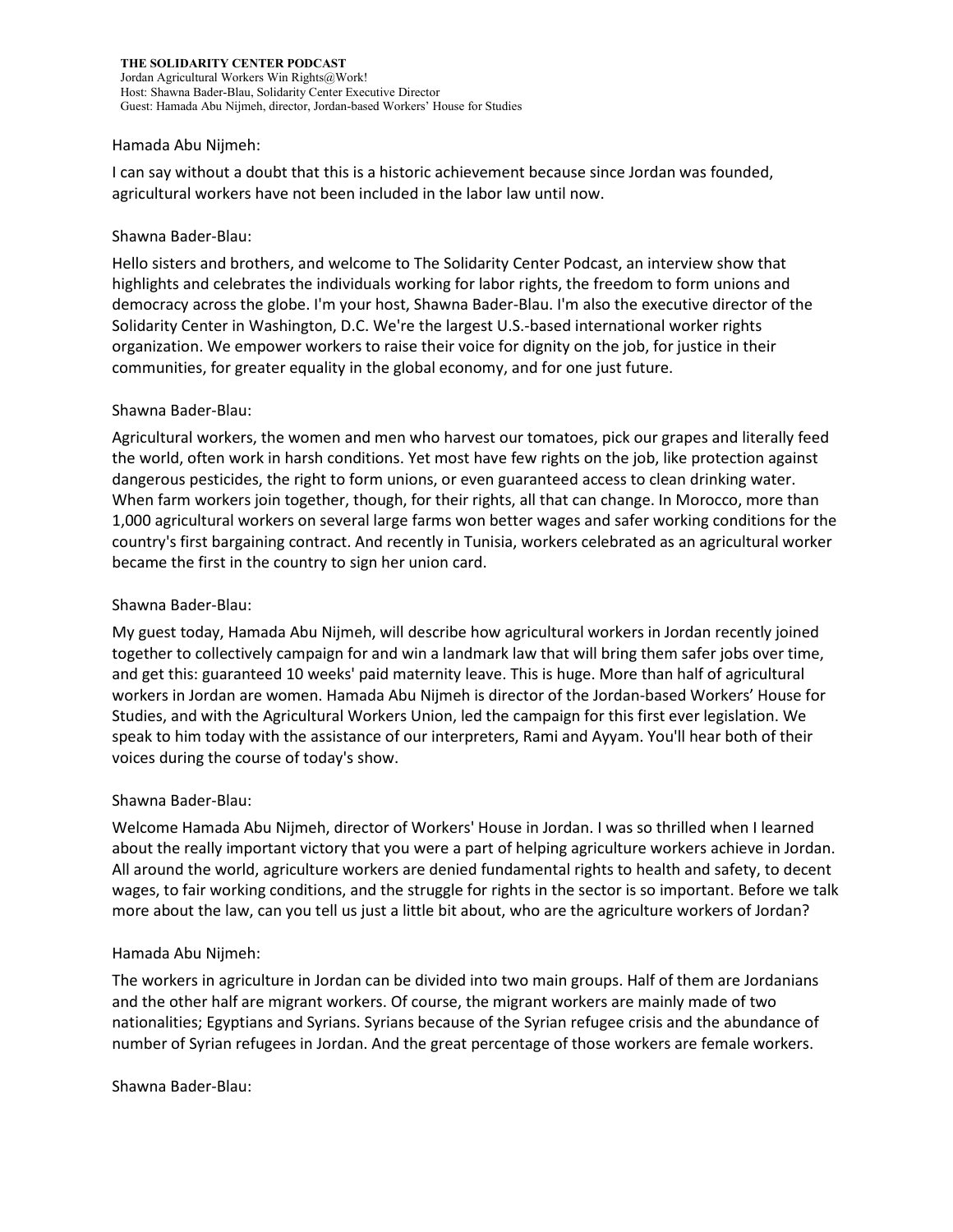Mr. Hamada, I wonder if you could say a little bit more about the types of crops that foreign and Jordanian workers that you have been working with are engaged with. What kinds of crops do people pick that we are talking about?

## Hamada Abu Nijmeh:

Mostly, the crops are diverse in nature and simply in Jordan, there is the Jordan Valley area. It's actually quite a warm climate year round, and therefore it can provide for the possibility of growing various types of crops including vegetables like tomatoes, cucumbers. And of course, we have the slightly higher elevated area, which overlooks the Jordan Valley. And there you would find also other diverse crops like wheat, barley, citrus. And of course, we have the herbal or low-lying plants such as peas and the legumes in general. And of course, mind you, this when they grow they stay at a lower level of the land and therefore they need lots of work and effort. And that's why they focus on hiring women agricultural workers, and they do the physical work and this requires a lot of effort under the sun they suffer from, such as back pain, and of course other associated problems with the climate, with the elements and of course, with the insects and the like.

## Shawna Bader-Blau:

The Jordan Valley and the Jordan countryside is spectacularly beautiful. And Hamada, you're describing absolute beauty. At the same time, you were starting to describe working conditions. Many agricultural workers are refugees from war. Others are refugees from poverty, perhaps from Egypt. Others are Jordanians who are majority women, as you've described.

#### Hamada Abu Nijmeh:

Of course, female workers, they have a very tough and complicated problem. Sometimes they're paid less than 50 percent of their male counterparts, although they work for the same working hours, because given the kind of condition and the situation in the Jordan valley, because it is always hot there, they usually work for six to seven hours a day, both male and female workers. So, this is the situation. And of course, it's under the control of the elements, of the climate, and of course the business owners. And another problem is that they suffer from an intermittent recruitment, i.e., the business owner decides whether or not to employ them next time or not. Another problem for them is the issue of transportation. As you know, as it is the case around the globe, always the agricultural areas are vast and remotely located from cities and urban centers, and therefore these female workers, they have to use indecent modes of transportation, unfortunately.

## Hamada Abu Nijmeh:

Mainly pickups, which are not designed as passenger cars but rather for loading and unloading of crops and vegetables, etc. And therefore, they suffer from many road accidents that could happen because they are jammed and packed in those vehicles. They simply could actually fall off the road, and many accidents of the like have happened. Also, there is another problem. Since they are cramped into those vehicles that are not regular passenger vehicles, they have another issue related to harassment, and many actually indicated the issue of harassment as female workers during their transportation to the workplace.

Shawna Bader-Blau: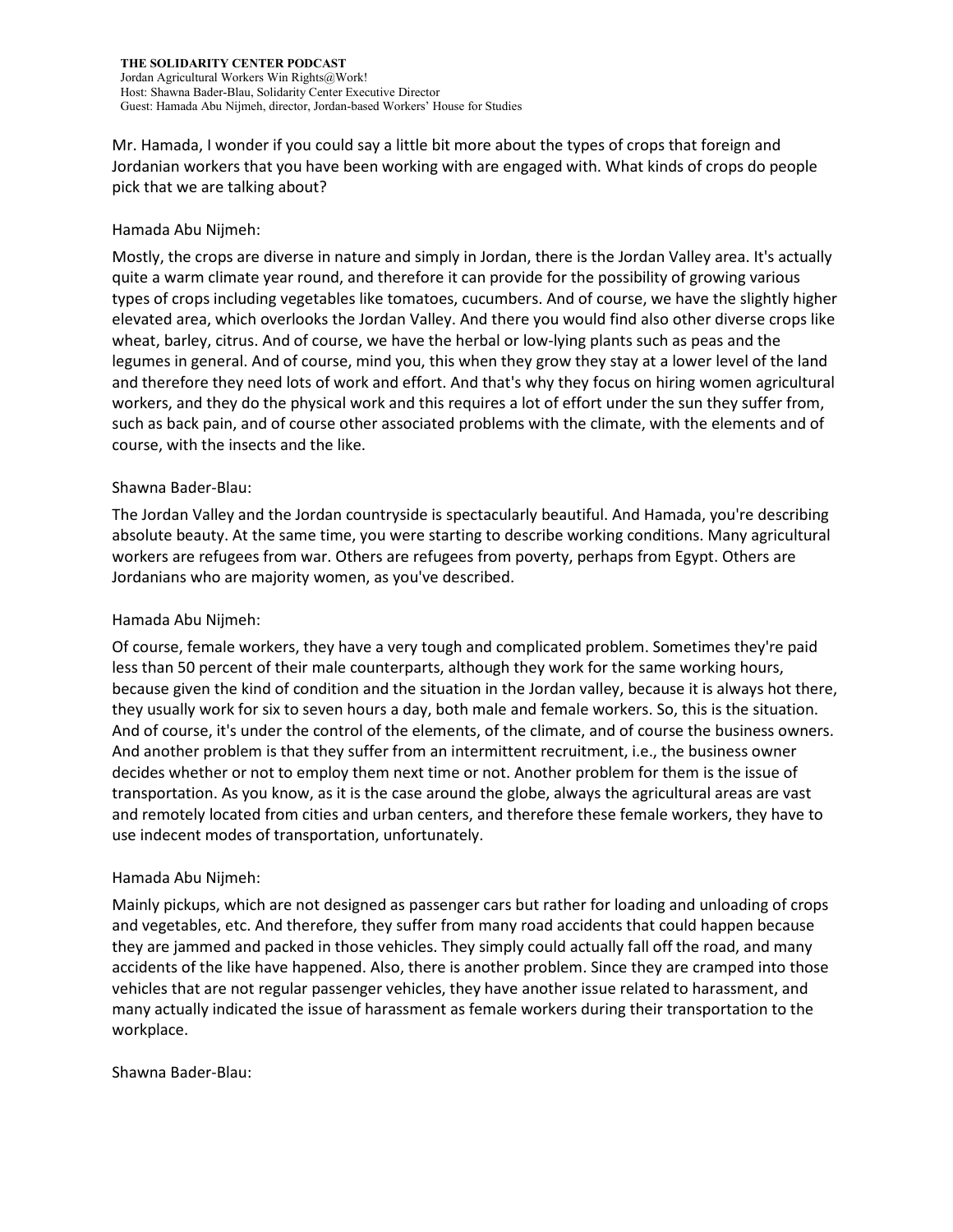You've described really difficult working conditions for the men and women who work in this sector in Jordan, and I want to ask you some more specific questions about that. But first, can you tell me a little bit about where these crops are sold? Are these mostly for Jordanian markets or are these crops also, that the workers you're talking about, exported to foreign markets?

#### Hamada Abu Nijmeh:

So both, to answer your question. Jordan has become almost self-sufficient in terms of the crops that it grows, so we fill our needs in terms of vegetables, fruits and legumes. So, many of these products of these farms are sold in the local markets but they're also exported, so we have large farms that export vegetables to Europe and to various Gulf countries. But these are mostly the large farms, the organized ones with better legal arrangements, that are obviously limited in number and limited in the number of their workers. And then we have the smaller farms that export, that get together and they export through mediators.

## Shawna Bader-Blau:

After the break, we will hear about what it took for agricultural workers to win sweeping new laws in Jordan that offer them and their families a chance at a future with rights and respect on the job. Hi, there, it's Shawna again. I just wanted to take a minute to invite you to check out RadioLabour, the international labor movement's radio service. RadioLabour produces daily newscasts about union events and issues, and it also produces special programs to support labor campaigns around the world. Check out RadioLabour at R-A-D-I-O-L-A-B-O-U-R.net, and find out more about worker rights struggles around the world and how the movement is supporting their efforts for decent wages, fair treatment and strong communities. Follow and subscribe at radiolabour.net.

## Shawna Bader-Blau:

So, if I'm imagining the beautiful Jordan Valley and countryside, small farms and large farms providing food for the tables of Jordanians and exporting the bounty abroad, at the same time workers that are providing that food for all of our tables across the Gulf and Europe are working under incredibly difficult conditions. I know that you have dedicated a long time as a leader in the struggle for labor rights in Jordan to address and improve working conditions, and I know that recently there was a landmark legislation that is set to improve the lives of these workers that are feeding all of us. And I wonder if you could tell us a little bit about that work. What does this new law do?

## Hamada Abu Nijmeh:

So, I can proudly say that it is through the efforts of many that we have been able to achieve this landmark achievement. I can say without a doubt that this is a historic achievement because since Jordan was founded, agricultural workers have not been included in the labor law until now. Only now through the regulations have they been included in the labor law, so it is after a lot of effort, a lot of pressure that was put on the government. And we must also recognize that the pandemic played a very important role in this because it reduced the severity of rejecting this proposal. At one point, decisionmakers realized that agriculture is a vital sector and it is very important for achieving food security in Jordan, and so we took advantage of this. We also took advantage of the fact that His Majesty, the King, directed the government to improve the situation of the agricultural workers, and we went into an arguments and discussions with the government and with the private sector and we told them that this can only be achieved by improving the circumstances of other workers, otherwise there would be no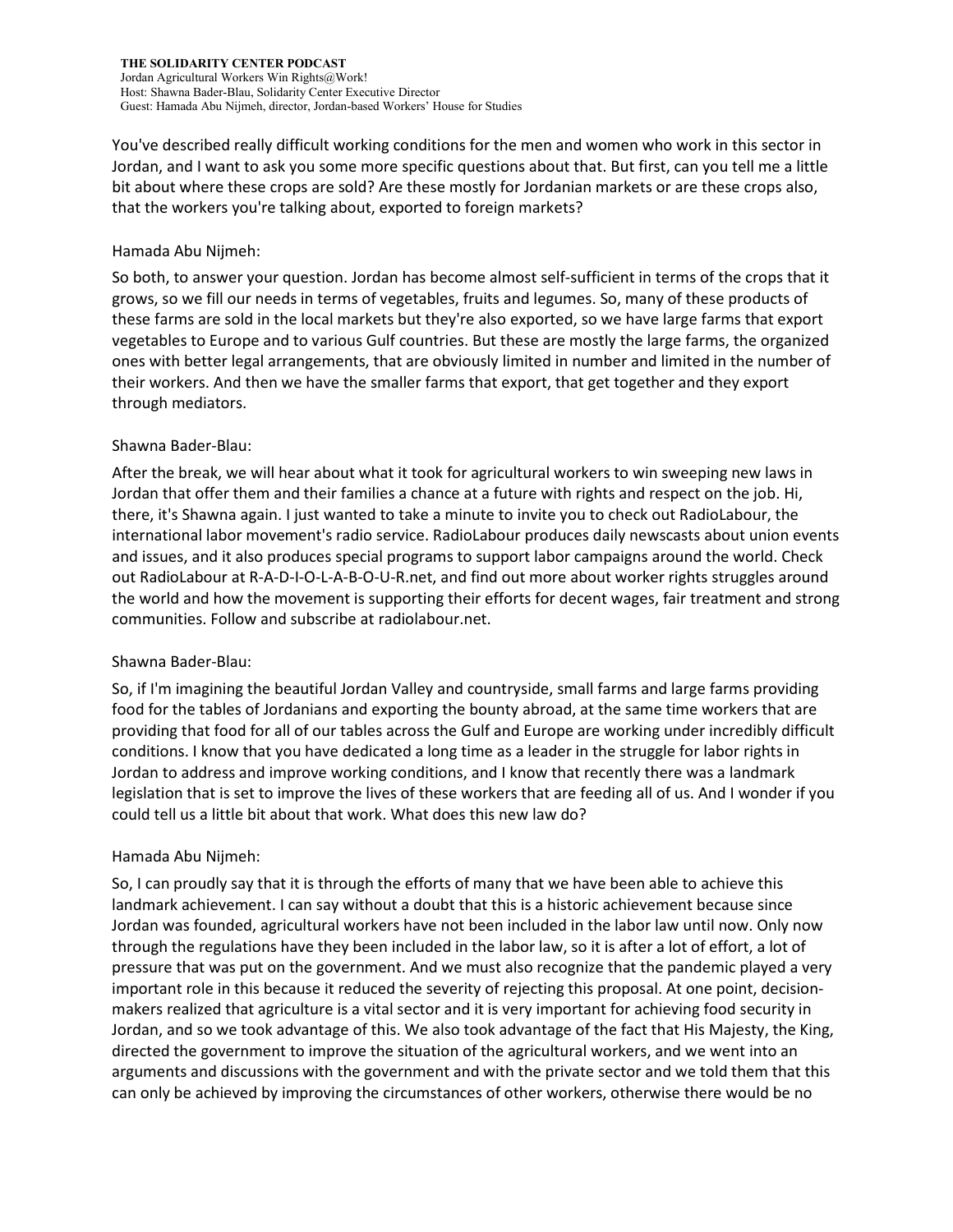achievement that can be done, especially since agricultural workers are the main elements of production for this sector.

# Hamada Abu Nijmeh:

Okay. So, it is important to say or to mention here that the employers at the beginning refused to add or to recognize many of the rights, and obviously, this is expected of the private sector. There were attempts to limit the number of rights that were granted to the agricultural workers, and we were vested in the fact that the regulations must include the workers in all of their provisions, the agricultural workers, with no exceptions that were provided in the law. And so, we rejected the draft that the government offered in place of the draft that we offered to them. The government's draft allowed them, for example, the workers, some of the more simple worker rights, including wages and working hours. They didn't grant them the right to vacations as we wanted. Even the rights of the social security were limited, not as they should have, and they were not absolute rights as we wanted them, as we achieved them, in fact.

# Hamada Abu Nijmeh:

So, we considered that the weak draft of the government was not accepted. Their objective obviously from their draft was to reject our demands, but indirectly we used the media and we also... in addition to the multiple tracks of dialogue, we used the media. And we received support, in fact, from the media and from social media, which also supported us and placed additional pressure on the government that to insist on these rights that are non-negotiable, that's our international standards. And so, our first achievement was to be able to reinstate our version, to be discussed by the committee.

## Shawna Bader-Blau:

I can't underscore how incredibly important the achievement has been for the Jordanian agricultural workers that we've been describing, how rare around the world that agricultural workers are covered by social security, are recognized in the labor law. How rare and uncommon it is that workers get paid vacation leave.

## Hamada Abu Nijmeh:

After the promulgation of this regulation or law, of course we did have sessions and meetings at the various areas with the workers, and we did explain to them the pros and cons, the positive and the negative points therein. And of course, the negative aspects of therein are still pending further consideration, as we explained them. For instance, employers who employ less than three workers, these were excluded from the coverage in the social security and the paid leaves, but all in all, yes, they are happy. But more importantly, they are still wondering about enforcement. And this reflects a higher level of awareness among those workers, because rather than being over jubilant with just talking about the privileges and benefits in the law, they're talking about the accurate enforcement of the provisions of the law that is really important for them.

## Hamada Abu Nijmeh:

Requirements for the effective enforcement would entail the following. We are working, and I am actually personally involved in helping the Ministry of Labor in Jordan, on qualifying and training their staff on labor inspection in this sector. Also, there is a group of decisions and ministerial decrees that have to be issued by the minister himself on labor, on the places where the workers can stay, the dorms,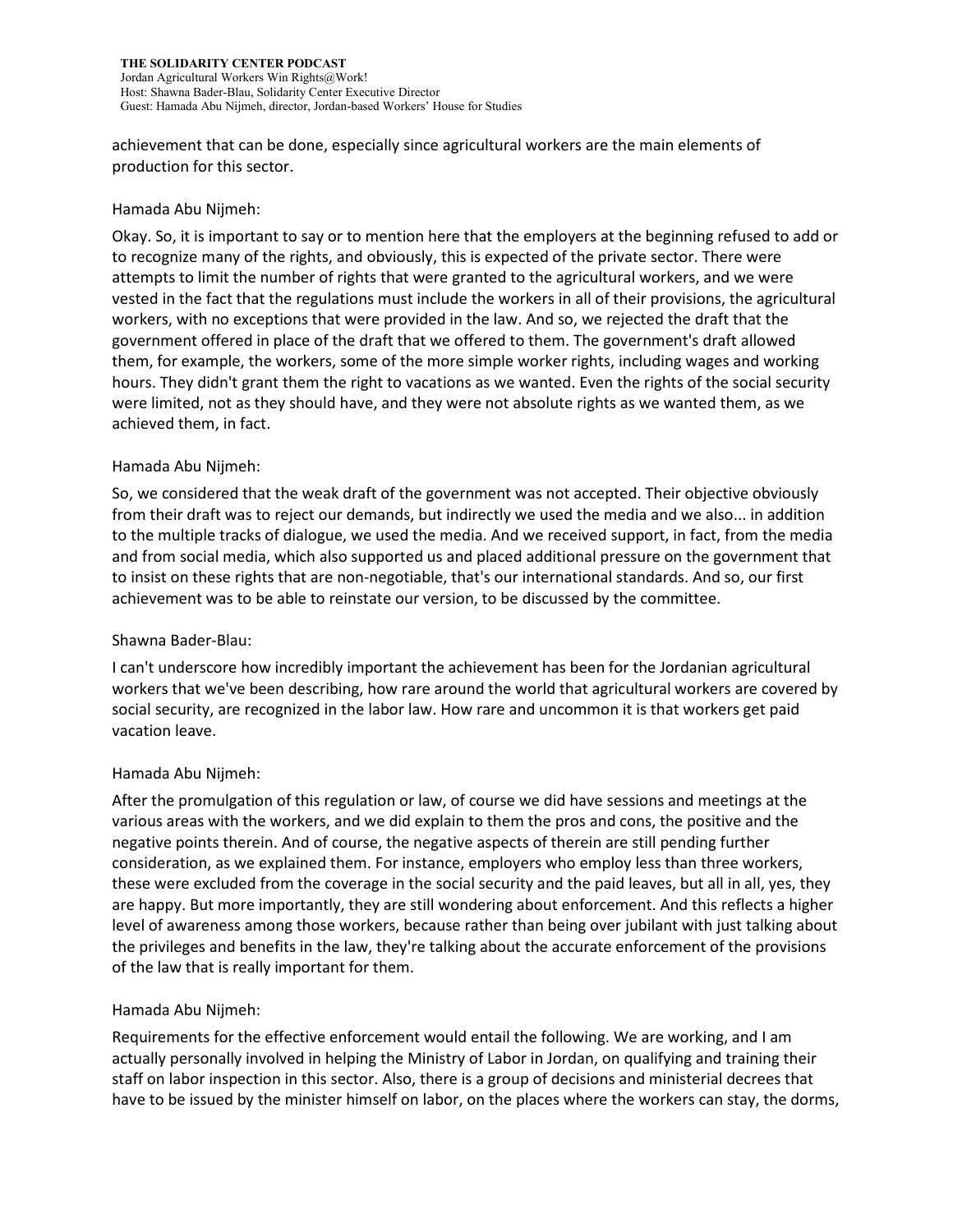the transportation, the difficult working conditions given the elements and the hot and harsher climate, with regarding to reducing the working hours during the hot weather. And we are lobbying and pressing the government also to issue a regulation for labor inspection in the agricultural sector. We have drafted this effect and we have helped the government in this regard because of the particularity of labor inspection in the agriculture sector. We are also lobbying and pressing the government for the ratification of key related conventions, international ILO conventions, including C190 and C87. And finally, of course, we are trying to push hard for the issue of unionization because the workers in this sector are disenfranchised and denied this privilege of organizing themselves in unions or joining them.

## Shawna Bader-Blau:

You hit on such an important point here, which is the unfinished business that I'm still hearing you talk about in terms of the rights that are still outstanding for Jordanian workers in this sector. You mentioned ILO Convention 87, and there's also 98 that established the rights of workers to have unions and have collective bargaining. These rights are still not present for agricultural workers in Jordan. Independent unions aren't strong in the sector, and we don't have a ton of collective bargaining. I wonder if you could tell us a little bit more about why agriculture workers have been not allowed to form unions historically, and what are some of the current impediments, beyond the law, to workers having and forming independent unions?

## Hamada Abu Nijmeh:

Of course, the issue is the issue of freedom of association and the unionizing is of a very limited nature, across the sectors, not only the agriculture sectors, because we have a specific number of sectors that can unionize and namely, there are 17 of them. And of course, they have only one General Federation of Trade Unions. And of course, the government is dominating all of them; the unions and the federation. And in an amendment to the Labor Code back in 2019, there were added provisions that would even introduce further restrictions to the right to unionize. The law now provided for the government that it has the right to dissolve and disband any board of any trade union however it likes. And of course, it also stipulates... I mean, the 2019 Labor Code's amendments, it's also stipulates that the government needs to approve and ratify the bylaws of any trade union.

# Hamada Abu Nijmeh:

And of course, this is by international standards and even logically something that is not acceptable, and also they keep insisting on restricting the sectors that are allowed to unionize. International organizations, including the ILO, they criticize this setback. And that's why the workers in the agriculture sectors, domestic workers, also among the workers who are denied the right to unionize, in this case.

## Shawna Bader-Blau:

You're describing an incredibly difficult situation for freedom of association and direct government interference and intervention in the rights of workers to form unions across Jordan. And I'm thinking about your earlier comments about agriculture workers being considered essential workers, providing bounty and food security to the nation, themselves being treated as a security threat when they try to form unions, and the government rollback on the right of workers to form unions in recent years. But I know that organizations like yours are pushing back and fighting to expand the rights of workers to form unions. Can you tell us a little bit more about that work? How do you work in coalition with independent unions, with other organizations, to try to expand the right of workers to have unions in Jordan?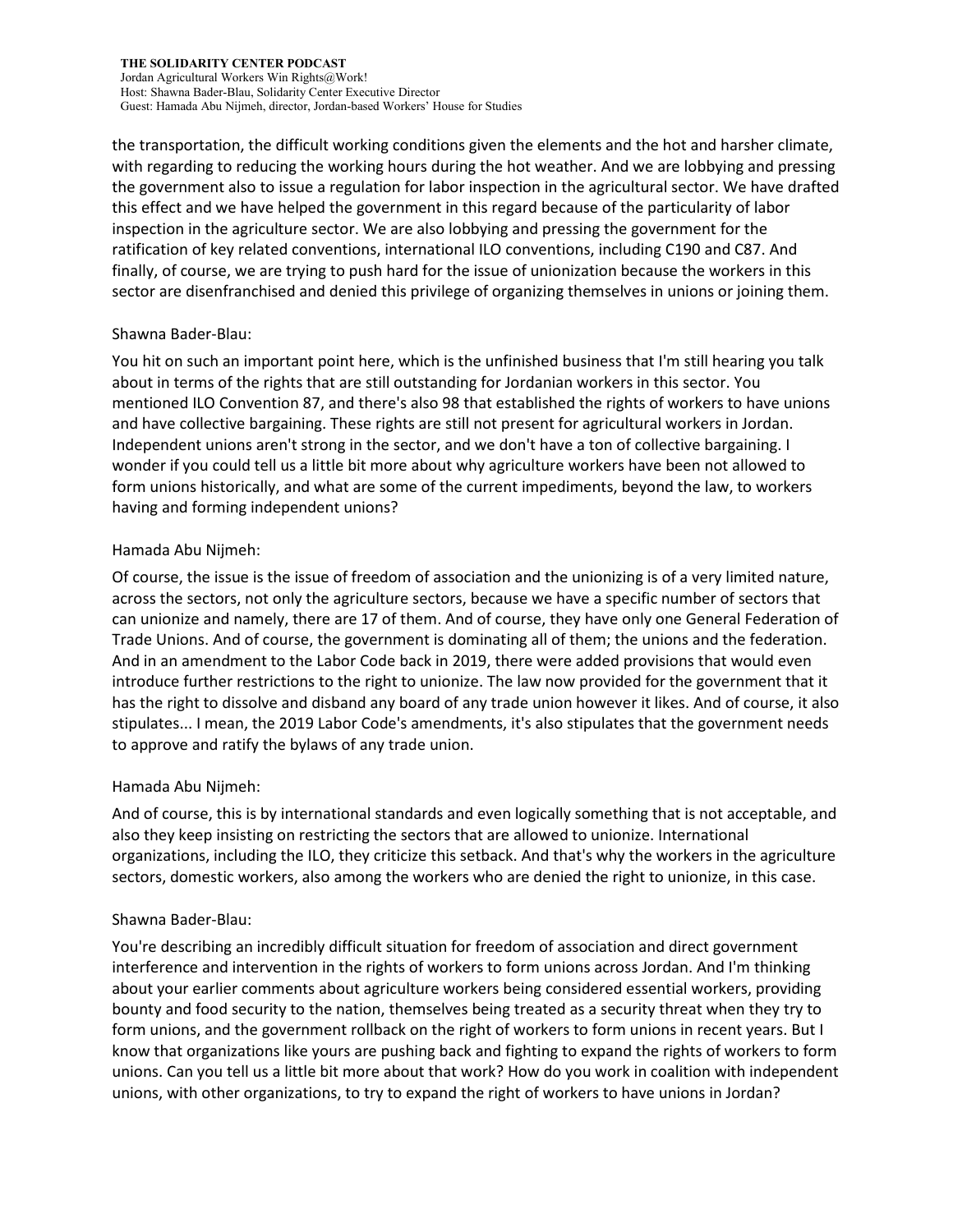#### Hamada Abu Nijmeh:

I do anticipate and expect that the government and the 17 so-called cartoon or fake trade unions would also try to form their own agricultural trade union. And therefore, the government will try to do that very soon. And I'm afraid that then this new agricultural trade workers' trade union will not have a true, genuine representation of the workers in the sectors, because the issue is that most of the workers do not have tenure. They are not full-time. They're either contracted on a daily basis, or seasonal or casual workers, and more often than not they work for more than one employer or leave this employer this day and they go to the other one the other day. And therefore, it's very hard to gather them around one unified, consolidated word or idea. Now, with regards to your question, yes, we are now keen on raising awareness among workers about to the right or to the freedom of association. And actually, a satisfactory percentage of workers do know their rights to association. And we will continue to work with the government in the future.

#### Hamada Abu Nijmeh:

And probably you heard about another issue, another problem related to the agricultural trade union and the agriculture sector, is that the case at court whereas the trade union of agricultural workers tried to register, and of course they've been denied and they took it to court. And now they're trying to and the government refused, and they're trying to challenge that decision before the court. I do not anticipate that our case will be successful before the court, for legal and other reasons besides the legal ones. And of course, the best way to protect the agriculture sector and any future trade union in the agriculture sector is to fix the problem with the entire system-wide the trade union in Jordan.

#### Shawna Bader-Blau:

Could you just tell us maybe a little bit in a few sentences about the important work of the Workers' House?

## Hamada Abu Nijmeh:

So, the Worker's House is a think tank. It's a research center. It was established in 2017. So, it's in a sense center. It targets conducting studies on the labor market, all issues relevant to the labor market. And the Workers' House also has a training center for occupational safety and health to train workers in various sectors, especially construction workers. And maybe one day we will be training agricultural workers, because this is an objective that we aspire to achieve one day.

## Shawna Bader-Blau:

I can hear your passion and concern for the rights and the livelihoods of all Jordanian workers in your story you just told. I wonder if you could tell me a little bit more about in your work right now, in coalitions with many different kinds of organizations in Jordan who are trying to expand the rights for workers, what is your vision for the workforce of Jordan and this sector, in particular? What does success look like to you?

#### Hamada Abu Nijmeh:

So, Shawna, your question was big, because I have multiple aspirations with many dimensions. Since I'm a lawyer and I work in the law, this is always my first step for success. If you raise awareness on their rights in the law, and this is what happened with the agricultural sector. If we didn't have the laws, then rights will not be respected. The greater ambition for me, of course is, in addition to the legal dimension,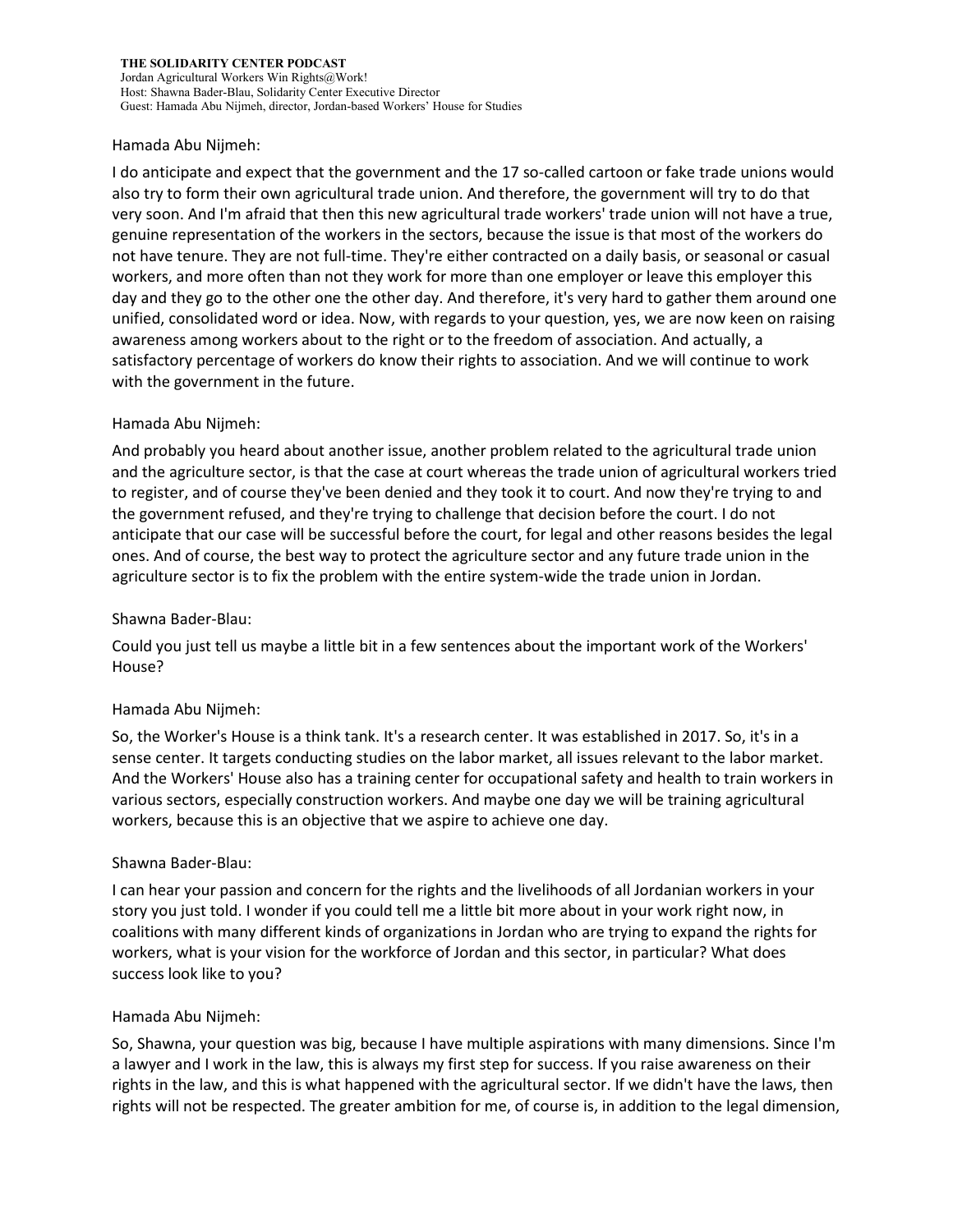is to have worker policies that respect the humanity of the workers, whether they are national or whether they are guests. There are migrant workers who suffer from discrimination because of the culture, both at work and in all of the other aspects of life. Many of them suffer from very difficult practices, especially in the garment sector. There are factories that we have in Jordan that export abroad. They have thousands of workers. I would estimate maybe over 150,000 workers in this sector. The majority of them are migrant workers.

#### Hamada Abu Nijmeh:

I believe that respecting rights, if we don't succeed through raising awareness then the parties must be mandated through a strict and binding legal provisions with the tools that would ensure their enforcement to respect them. And Jordan obviously is mandated to respect this according to both the conventions that it has ratified and those that it hasn't, because this is the constitution of the ILO. And also, it is in our national interest. We must know that just like the agricultural sector, respecting worker rights is in the interest of the economy. They might think that in the short term, reducing some of their rights, shortchanging them, would help them, but ultimately it is in the interest of the national economy to respect the rights to ensure an effective and just process.

#### Shawna Bader-Blau:

Government and the private sector often put their priorities of short-term gain over the long-term interests of our nations and our peoples. Jordan is not at all unique in suppressing the economic and political rights of workers. Around the world, workers are facing exactly that same struggle, not just in agriculture but across so many sectors. And your vision and your work towards that vision in Jordan is a model, not just for a better future in Jordan but for all the countries around the world facing that same struggle. I really want to thank you so much to my brother, Hamada Abu Nijmeh, the leader of Workers' House in Jordan, for your incredible work and for this tremendous interview. Thank you so much.

## Shawna Bader-Blau:

As we have been reminded so often during the COVID-19 crisis, we depend on essential workers, but for how many of us does that phrase bring to mind the image of a woman picking oranges in a grove under the hot sun, as millions of men and women all over the world do each day, doing the hard work in farms and fields to bring food to our tables? Through Jordan's house for worker studies, Hamada, in partnership with the Agricultural Workers Union, have both helped to ensure these workers are no longer invisible and that they have rights all workers deserve; a right to safe jobs, a right to decent working conditions, a right to paid leave, a right to form a union, and that these rights also extend to migrant workers. Thanks again to our interpreters, Rami and Ayyam, and of course, to brother Hamada for his work on behalf of workers in Jordan. And congratulations to all our sisters and brothers working in agriculture on this amazing achievement.

## Shawna Bader-Blau:

You can follow and subscribe to The Solidarity Center Podcast on Apple Podcasts, Spotify, or wherever you find your shows. Learn more about the Solidarity Center at solidaritycenter.org and follow our social media on Facebook, Twitter and Instagram.

The Solidarity Center Podcast is a member of the Labor Radio Podcast Network, and our show is produced and engineered by Adam Yoffe. A special thanks to the staff of the Solidarity Center who